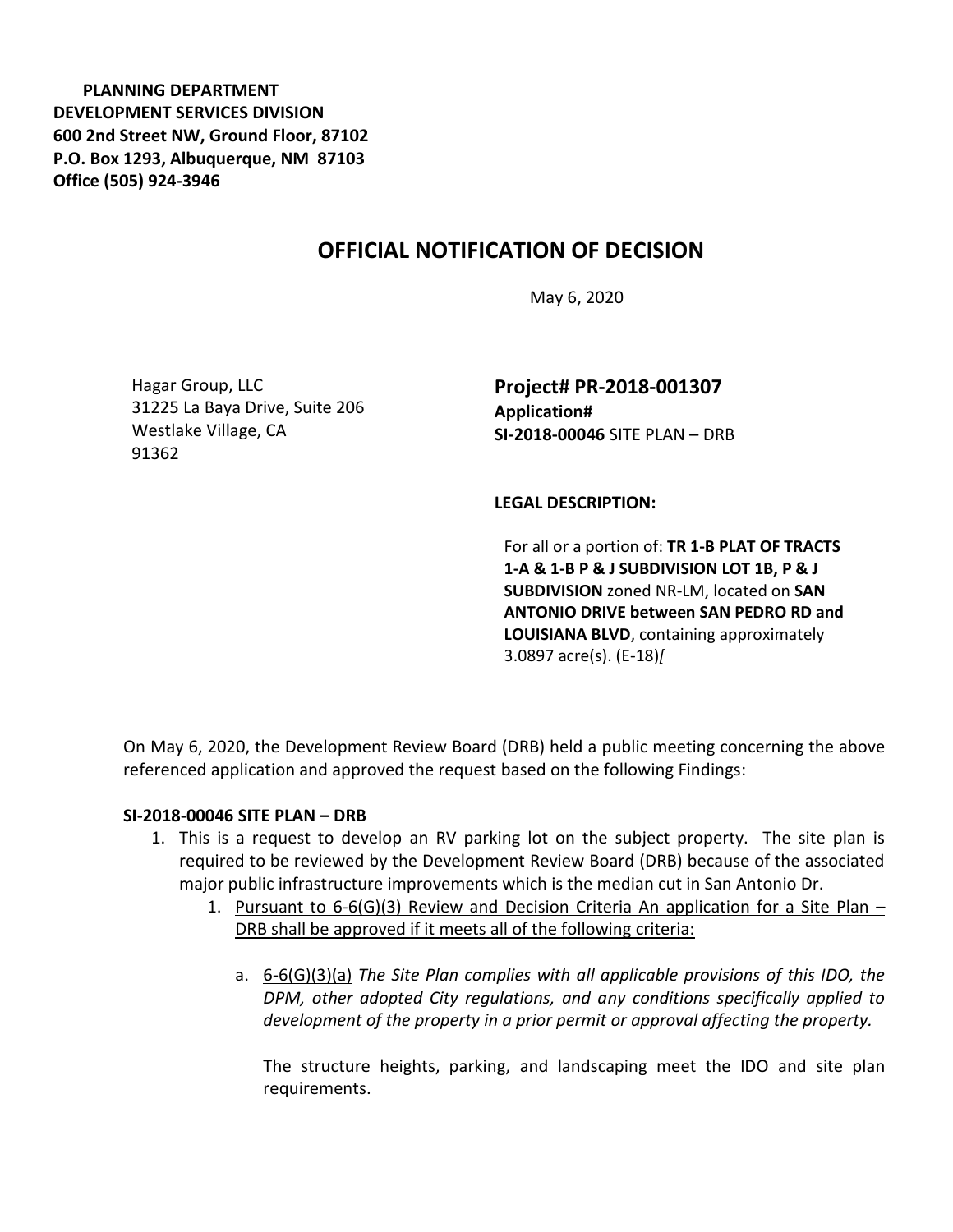Official Notice of Decision Project # PR-2018-001307 Application# SI-2018-00046 May 6, 2020 Page 2 of 4

> *b.* 6-6(G)(3)(b) *The City's existing infrastructure and public improvements, including but not limited to its street, trail, drainage, and sidewalk systems, have adequate capacity to serve the proposed development, and any burdens on those systems have been mitigated to the extent practicable.*

The site has access to a full range of urban services including utilities, roads and emergency services. A traffic impact study was not required for the project.

*c.* 6-6(G)(3)(c) *The Site Plan mitigates any significant adverse impacts on the surrounding area to the maximum extent practicable.* 

The applicant will provide additional work to the trails to maintain a safe walkable path.

- 2. A Zone Map Amendment and Site Development Plan for Sudvision was approved by the Environmental Planning Commision (EPC) on June 14, 2018. Case File #1004375.
	- a. The property was rezoned from SU-1 PRD to SU-1 for Outdoor Vehicle (RV and Boat) Storage.
	- b. The Integrated Development Ordinance (IDO) subsequently converted the zoning to NR-LM.
	- c. Pursuant to the EPC conditions, the applicant completed a Landfill Gas Survey and Proposed Landfill Gas Mitigation Design Plan.
	- d. City of Albuquerque Environmental Health Division approved the Landfill Gas Survey and Proposed Landfill Gas Mitigation Design Plan.
- 3. The site plan meets the requirements in IDO Section 5-2(G)(3) Certification Requirements for development located on a landfill and landfill buffer zone.
- 4. The site plan comples with the conditions as set forth by the EPC including:
	- a. A 6-foot opaque wall will be constructed along the perimeter of the site
	- b. Maximum structure height shall be 16 feet.
	- c. Maximum structure setback shall be 6 feet from the from and 0 feet from the side and back property lines
	- d. The drive thru aisles shall be aspalt and the parking spaces shall be gravel surfaces.
	- e. A professional engineer with expertise in landfills shall make recommendations to the site plan. A professional engineer was consulted and resulted in the document titled the Landfill Gas Survey and Proposed Landfill Mitigation Design Plan. The Plan recommends:
		- i. Landscaping will be limited to street trees along the San Antonio Dr. right-ofway to minize impact and methan off gassing from the landfill. All landfill will require low to medum water use and planted in waterproof liners to prevent irrigation from affecting landfill gases that may exist.
		- ii. Stormwater ponding is not allowed on the site as a requirement of the City of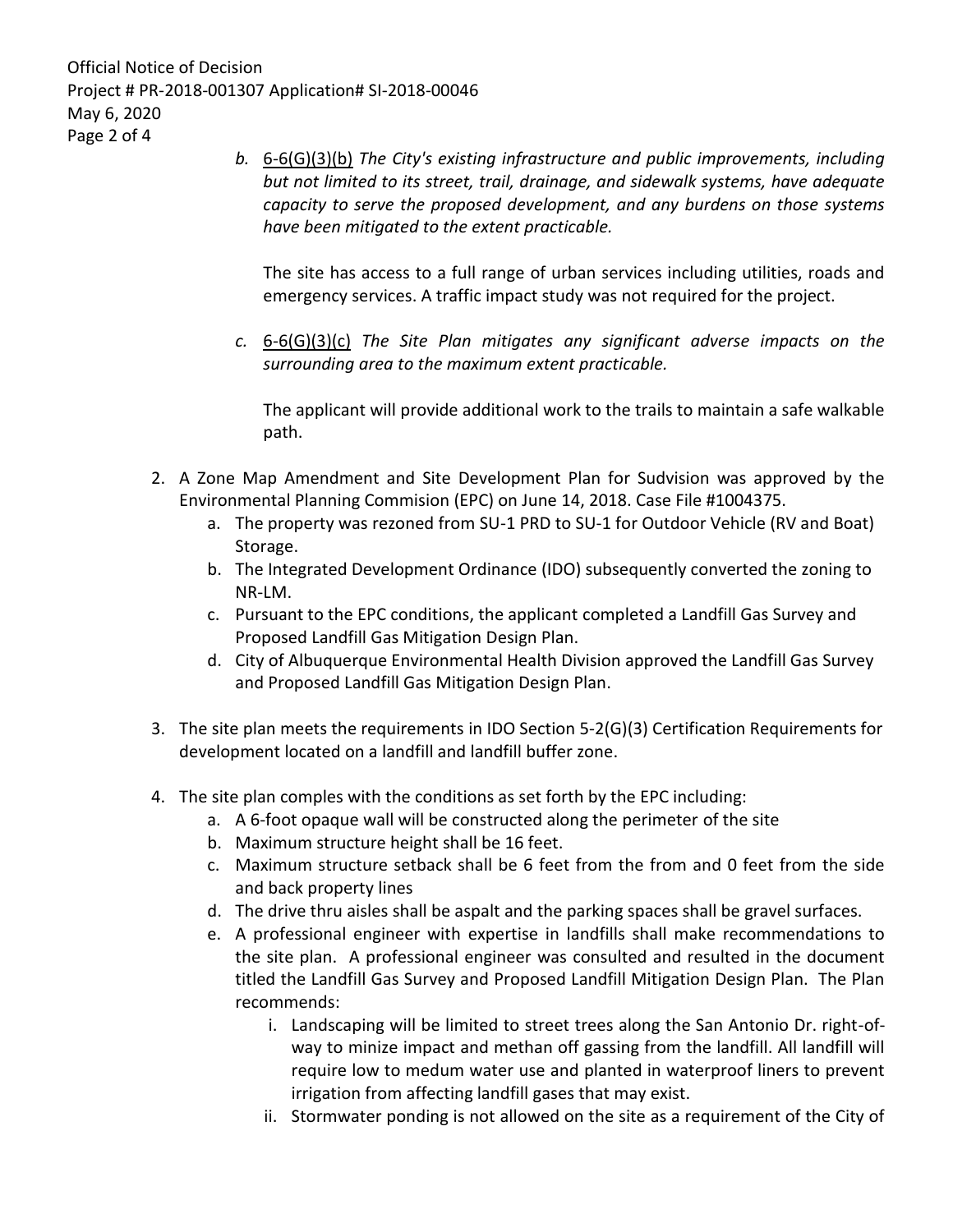Albuquerque Environmental Health Division.

- 5. This site proposes infrastructure improvements.
- 6. This site requires an Infrastructure List.
- 7. The applicant will make adjustments to the City multi-pupose trail to ensure health and safety measures are satisfied.
- 8. The applicant provided the required notice as outlined in the IDO Table 6-1-1.; the applicant notified property owners within 100 feet and affected neighborhood associations.
- 9. The proposed use is allowed within the NR-LM zone.

## **Conditions:**

- 1. This Site Plan is valid 5 years from DRB approval (5/6/2020). An extension may be requested prior to the expiration date.
- 2. The infrastructure list and the site plan will include the language, "Adjustments to the City multi-purpose trail where located less than 2-ft from and abutting the southern property line to accommodate safety regulations."
- 3. The applicant will amend the General Note #2 on the first sheet of the site plan to refer to compliance of the Integrated Development Ordinance (IDO).
- 4. Once the site plan has all the required signatures, a pdf of the complete signed off set will then be email to the PLNDRS.

APPEAL: If you wish to appeal this decision, you must do so within 15 days of the DRB's decision or by **May 21, 2020.** The date of the DRB's decision is not included in the 15-day period for filing an appeal, and if the 15<sup>th</sup> day falls on a Saturday, Sunday or Holiday, the next working day is considered as the deadline for filing the appeal.

For more information regarding the appeal process, please refer to Section 14-16-6-4(U) of the Integrated Development Ordinance (IDO). Appeals should be submitted via email to [PLNDRS@CABQ.GOV](mailto:PLNDRS@CABQ.GOV) (if files are less than 9MB in size). Files larger than 9MB can be sent to [PLNDRS@CABQ.GOV](mailto:PLNDRS@CABQ.GOV) using [https://wetransfer.com.](https://wetransfer.com/) A Non-Refundable filing fee will be calculated and you will receive instructions about paying the fee online.

You will receive notification if any person files an appeal. If there is no appeal, you can receive Building Permits at any time after the appeal deadline quoted above, provided all conditions imposed at the time of approval have been met. Applicants submitting for building permit prior to the completion of the appeal period do so at their own risk. Successful applicants are reminded that there may be other City regulations